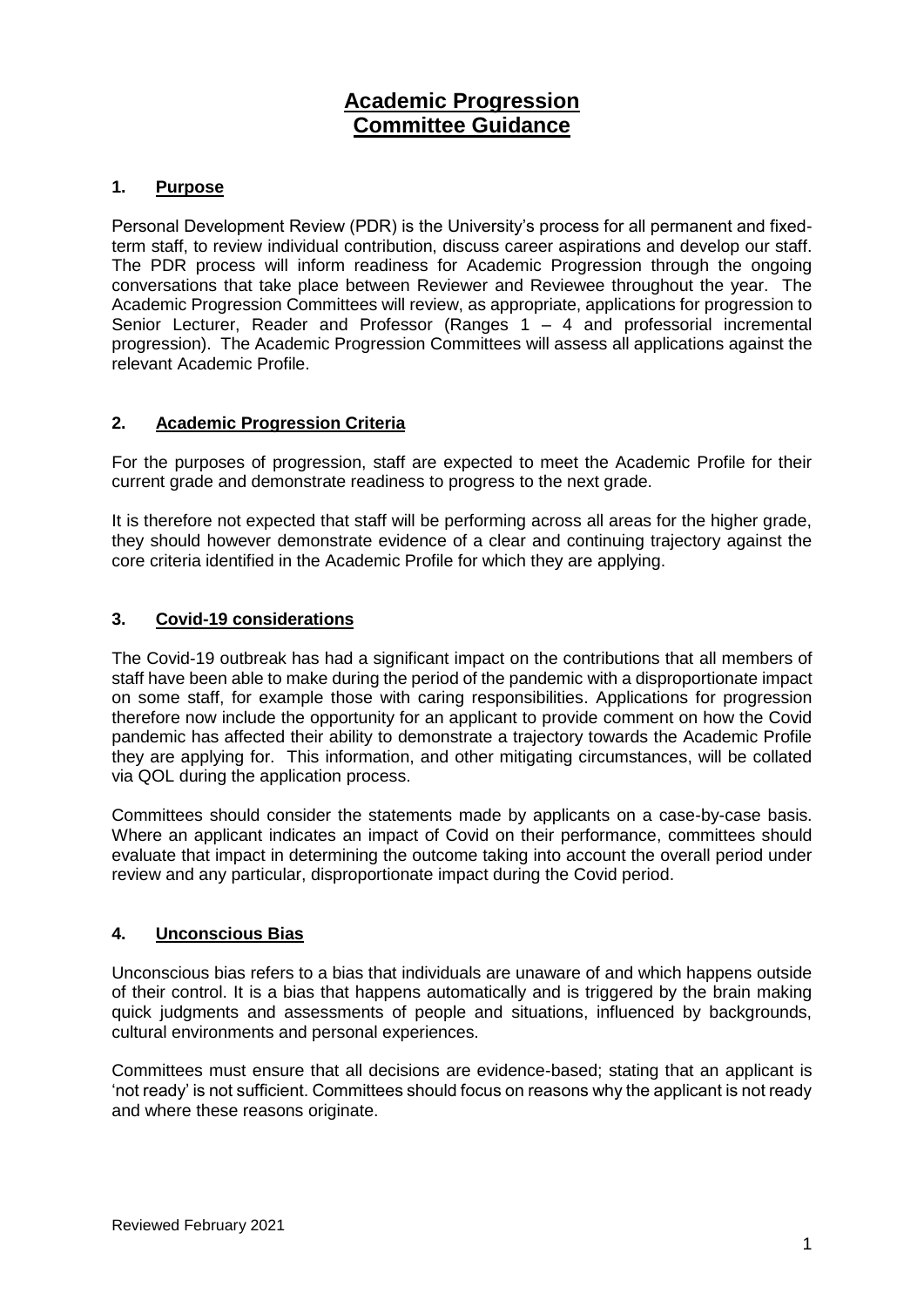## **5. Assessing Applications**

Applications will consist of a Cover Letter (restricted to two pages, with two appendices of one page each for those on the Research and Education pathway, and four appendices of one page each for those on the Education pathway) and an Academic CV. For those applying to Professorial Range 1, external references will also be submitted.

Applications should be assessed on contribution and trajectory since last progression, or date of appointment (whichever is most recent), with the full Academic CV providing additional context as required.

The types of evidence listed in the Profiles are exemplars of activities in which applicants may be involved. They are not a checklist nor are they exhaustive; applicants may present other types of evidence to show how they meet the criteria.

It is important to note that when assessing grant applications the process for international grants can be slower than those local level, in particular this may affect staff from the BAME community.

It is essential that applicants provide information in relation to teaching evaluations to demonstrate the quality of their teaching. Instead of the exclusive use of a fixed threshold value of TEQ (previously 4.0), cognisance should be given to the disciplinary/module norm TEQ as well as considering other measures to appropriately measure teaching performance. As TEQ scores can sometimes be viewed as unreliable due to underlying bias, they are only one factor in determining teaching performance. Other supporting evidence can include reports of external examiners, peer assessment and module review as appropriate. Information on the development of new modules, innovations in teaching, recruitment to modules, pass rates, retention, etc., should also be considered.

## **6. Key Roles**

## Committee Chair Role

The Committee Chair will ensure an agenda is shared with the Committee prior to the meeting, and at the beginning of the meeting, will establish the ground rules for the meeting, reminding the Committee to consider equality and diversity (see Mitigating Circumstances) and unconscious bias issues. The Committee Chair will facilitate discussion, and ensure that everyone has an opportunity to voice their opinion. The Committee Chair will help the Committee to work towards a consensus, to provide relevant contextual information where necessary, ensuring decisions are reached. The Committee Chair will be responsible for ensuring the rationale for decisions taken by the Committee is clearly documented.

#### Committee Members Role

Committee members are responsible for completing the [Unconscious Bias training](https://www.qub.ac.uk/sites/stdp/coursedetails/UnconsciousBias.html) prior to the review meeting.

Committee members are personally responsible for disclosing potential conflicts of interest to the Committee Chair and HR Business Partner. For particular applications, they may need to leave the room as the other Committee members discuss and decide the outcome.

At the meeting, committee members will discuss each application, applying the criteria as per the relevant Academic Profile, reaching a consensus on each application.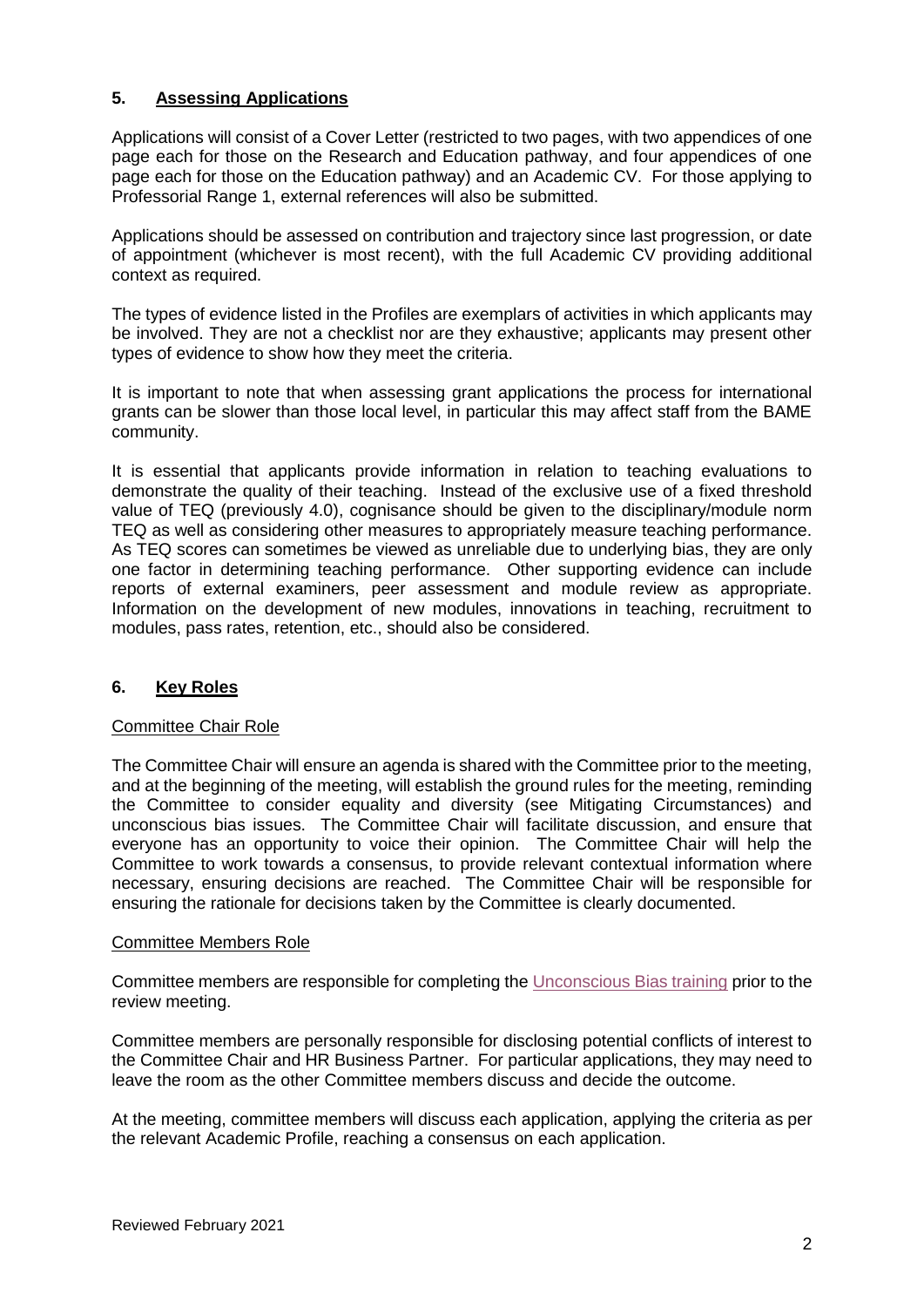## **7. The Committee Meeting**

- 7.1. In advance of the meeting:
	- each Committee member should familiarise themselves with the relevant Academic Profiles, and review each application against the relevant Profile for which the applicant is applying. Applications will be available to access on QOL;
	- Committee members are required to complete the University's Unconscious Bias training;
	- the Committee Chair will ensure an agenda is shared with the Committee prior to the meeting.
- 7.2. The Committee Chair will establish the ground rules for the meeting, and remind the Committee to consider equality and diversity (see Mitigating Circumstances) aims. The Committee will agree at the outset the types of evidence required in relation to the aspects of each Profile.
- 7.3. The Committee Chair making a recommendation will be asked to attend the Committee where the final decision is being made, to discuss the recommendation rationale.<sup>1</sup>
- 7.4. The Committee Chair will facilitate discussion, and ensure that everyone has an opportunity to voice their opinion. The representative from another School within the Faculty will play an important role in ensuring the Profile criteria is applied consistency across the Faculty.
- 7.5. Committee members will discuss each application and the Committee Chair will help the Committee to work towards a consensus, to provide relevant contextual information where necessary, ensuring decisions are reached.
- 7.6. Where the Committee determines that an applicant best meets a different grade profile it reserves the right to recommend/offer progression to a grade different from that for which application was originally made.
- 7.7. At the end of the meeting the Committee Chair will be responsible for calibrating the decisions, ensuring a consistent approach has been applied throughout. They will also ensure the rationale for decisions taken by the Committee is clearly documented.
- 7.8. Following the meeting the Committee Chair will ensure QOL is updated accordingly, confirming:
	- successful/unsuccessful applicants
	- recommendations for progression to Reader (School Committee)
	- recommendations for progression to Professor (Faculty Committee)
- 7.9. The Committee Chair will ensure the minutes are approved and finalised within 5 working days of the committee meeting.

Applicants will receive formal written feedback, or confirmation of progression, from the Committee Chair. People and Culture will produce template letters for the Committee Chair. For those that were unsuccessful in their application their outcome letter should include any specific development actions, reflecting the discussion and minutes from the Committee meeting.

-

<sup>1</sup> The Chair of the School Academic Progression Committee will be asked to discuss the rationale for the recommendation for progression to Reader.

The Chair of the Faculty Academic Progression Committee will be invited to attend the Central Academic Progression Committee to discuss the rationale for the recommendation for Professorial progression.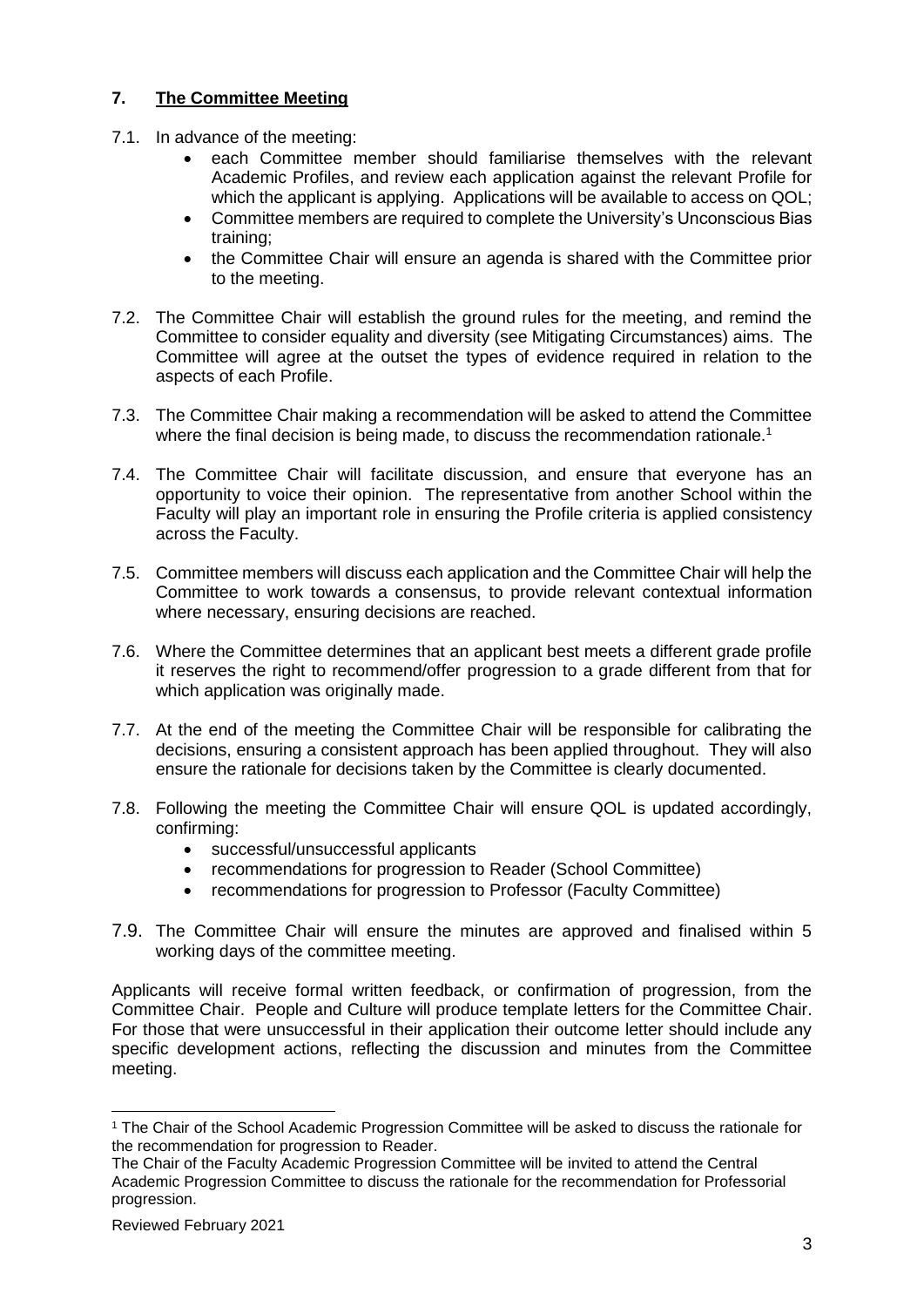## **8. Queens Online (QOL)**

If you do not have access to QOL or require assistance in accessing the documents, please speak to your School/Faculty Administrator in the first instance. Please see Appendix 2 for instructions on accessing the Academic Progression app on QOL.

## **9. Mitigating Circumstances**

The University recognises that there may be individual circumstances which have impacted on an individual's contribution as judged against the progression criteria. The committees will give due consideration to any individual circumstances when making their evaluation of an individual progression application.

The Committees should consider the application, focusing on the quality of outcomes, having regard to the individual circumstances and nature and duration of absence (if applicable), evidencing how they have been taken into account against the criteria.

## **10. Further Guidance**

Full guidance on the progression process can be found at: [Academic Progression](https://www.qub.ac.uk/directorates/HumanResources/employees/career-progression/academic-progression/)

Any question should be directed to either the Committee Chair or your HR Business Partner, in the first instance.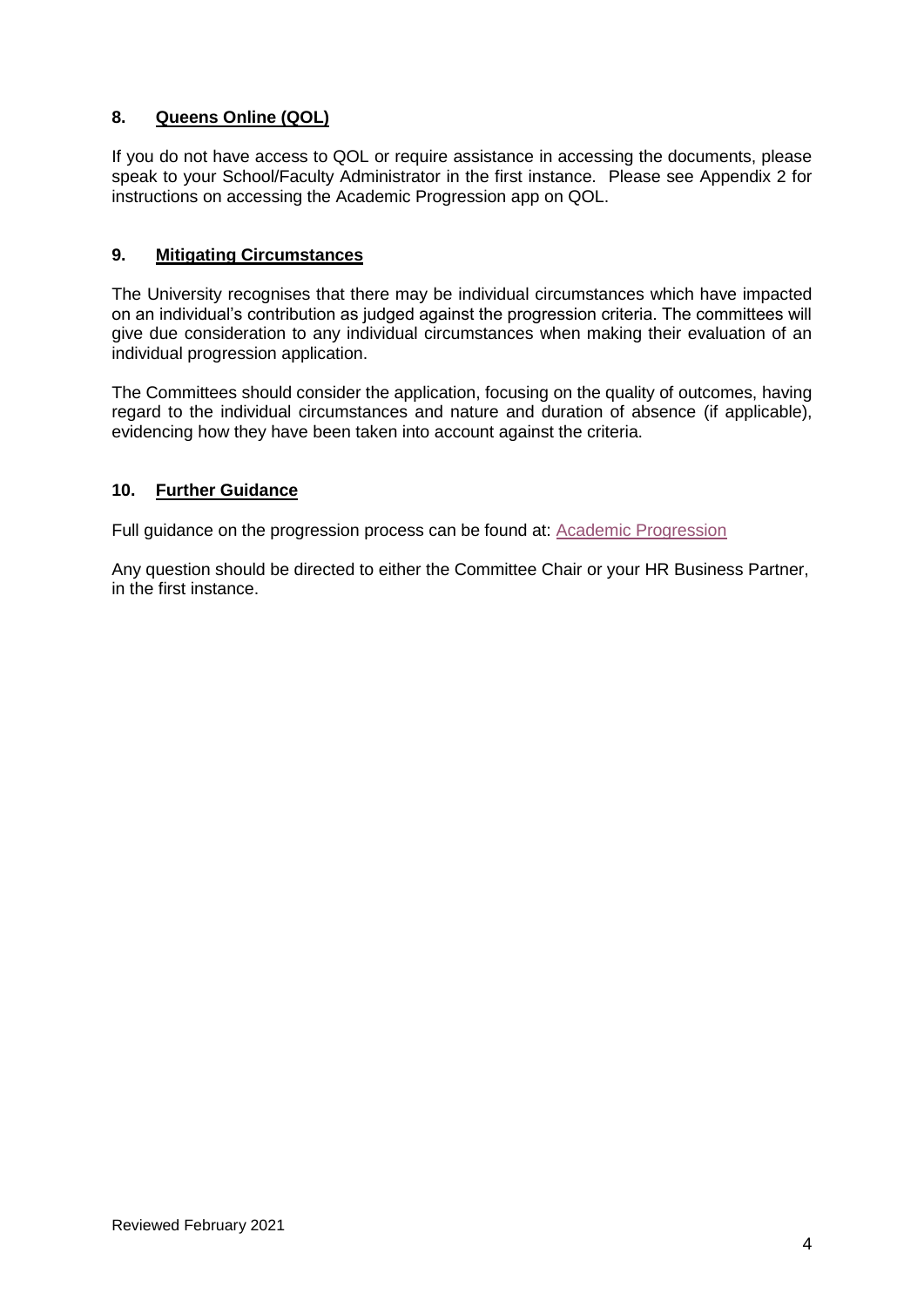## **Academic Progression Committee Decision Making Responsibility**

| Level                                                        | Recommendation           | <b>Decision</b>                                       | <b>Committee Membership</b>                                                                                                                                                                                                                                                                                                    | <b>Documents to Review</b>                                                                                                                                                                                                                                                                  | <b>Appeal</b>                                                                                          |
|--------------------------------------------------------------|--------------------------|-------------------------------------------------------|--------------------------------------------------------------------------------------------------------------------------------------------------------------------------------------------------------------------------------------------------------------------------------------------------------------------------------|---------------------------------------------------------------------------------------------------------------------------------------------------------------------------------------------------------------------------------------------------------------------------------------------|--------------------------------------------------------------------------------------------------------|
| Senior<br>Lecturer                                           |                          | School<br>Academic<br>Progression<br>Committee        | • Head of School (Chair)<br>• Director of Education<br>• Director of Research<br>• Swan representative<br>• Faculty PVC appointed senior colleague from another School<br>within the same Faculty<br>Discipline / subject lead (relevant Discipline only)<br>HR Business Partner in attendance to provide advice and guidance. | • the applicant's Academic CV<br>• the applicant's Cover Letter                                                                                                                                                                                                                             | Central Academic<br>Progression<br><b>Appeal Panel</b><br>(Appeal letter to<br>Interim HR<br>Director) |
| Reader                                                       | <b>School Committee</b>  | Faculty<br>Academic<br>Progression<br>Committee       | • Faculty Pro-Vice-Chancellor (Chair)<br>• Faculty Deans of Research and Education<br>• Faculty Heads of School<br>HR Business Partner in attendance to provide advice and guidance.                                                                                                                                           | • the applicant's Academic CV<br>• the applicant's Cover Letter<br>• the School Academic Progression<br>Committee recommendation                                                                                                                                                            |                                                                                                        |
| Professor                                                    | <b>Faculty Committee</b> | Central<br>Academic<br>Progression<br>Committee       | • Vice-Chancellor (Chair)<br>• Registrar and Chief Operating Officer<br>• PVC Research, Enterprise and Postgraduate Affairs<br>• PVC Education and Students<br>• Lay member of Senate<br>• P&C representative<br>Representation from Faculty Academic Progression Committee Chair.                                             | • the applicant's Academic CV<br>the applicant's Cover Letter<br>the Faculty Academic Progression<br>Committee recommendation                                                                                                                                                               |                                                                                                        |
| Senior<br>Lecturer,<br>Reader<br>and<br>Professor<br>Appeals |                          | Central<br>Academic<br>Progression<br>Appeal<br>Panel | • Pro-Vice-Chancellor for Internationalisation and<br>Engagement<br>(Chair)<br>• P&C representative<br>• Director of QGI<br>• Member of the Professoriate<br>• iRise/BAME representative<br>• Lay member of Senate<br>Representation<br>School/Faculty<br>Progression<br>Academic<br>from<br>Committee Chair.                  | • the applicant's Academic CV<br>• the applicant's Cover Letter<br>• the School/ Faculty Academic<br><b>Progression Committee</b><br>recommendation/ decision<br>rationale (as appropriate)<br>• the Central Academic Progression<br>Committee decision rationale<br>• appeal documentation |                                                                                                        |